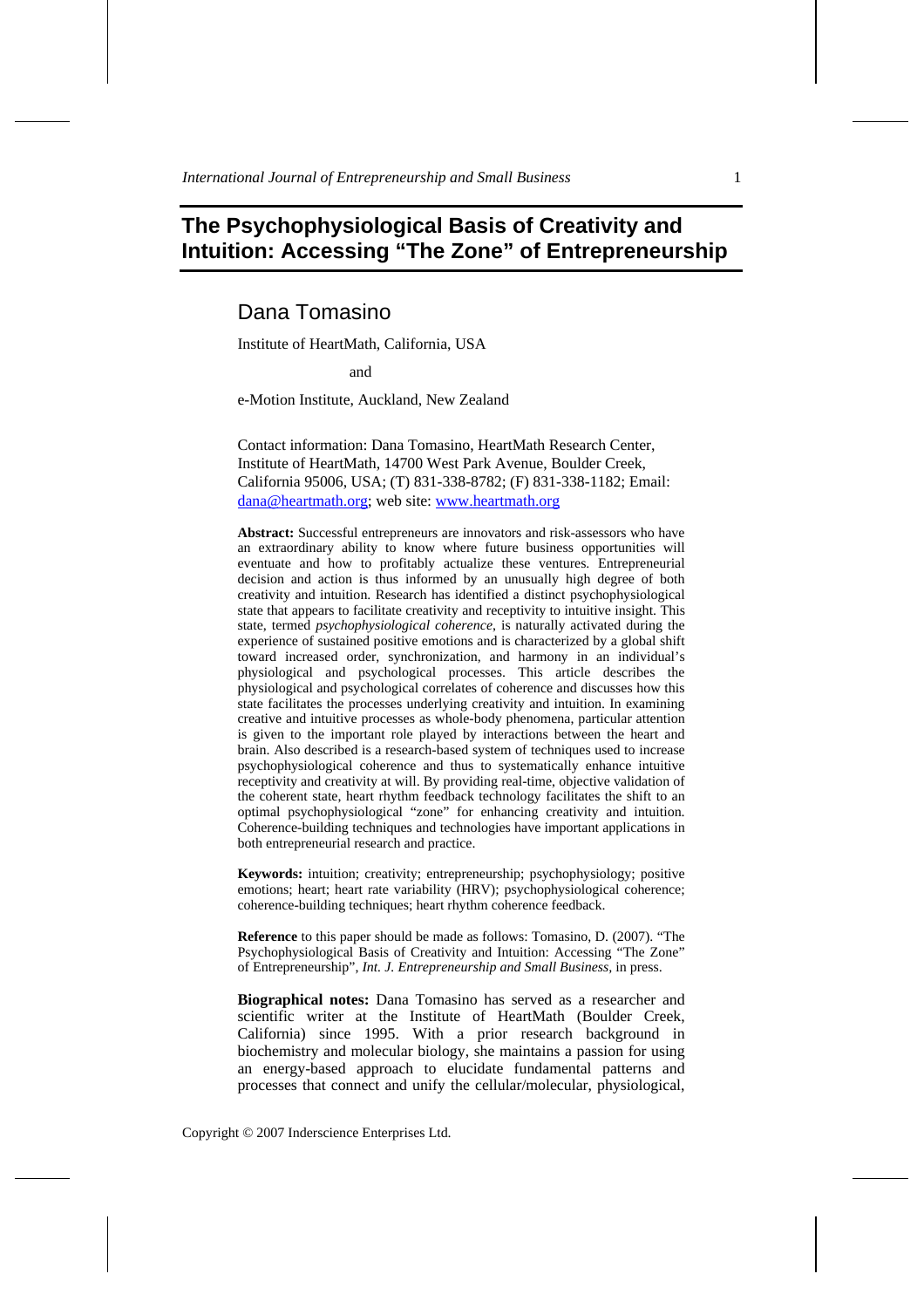emotional, social, and spiritual dimensions of human experience. At the Institute of HeartMath for the past decade she has been involved in research on the psychophysiology of emotions, with a focus on heart– brain interactions and the mechanisms by which positive emotions influence cognitive processes, behavior, and health. Findings from this research have been applied to the development of heart-based tools and technologies to optimize individual and organizational health, performance, and quality of life. Her current research interests include the psychophysiology of positive emotions and optimal performance; the role of heart–brain interactions in emotion, cognition, and intuition; and energetic interactions within and between people.

## **1 Introduction**

Successful entrepreneurs are passionate innovators and risk-assessors who are distinguished both by their extraordinarily accurate foresight regarding the locus of future business opportunities and their exceptional ability to bring these opportunities to fruition. The patterns of thought and action displayed by entrepreneurs are thus informed by an unusually high degree of both creativity and intuition. However, as yet there is little scientific information to explain the internal processes by which and conditions under which entrepreneurial intuition and creativity occur. Understanding the psychophysiological processes that underlie these capacities is an important step towards learning how creativity and intuition are activated; how these capacities can be consciously developed and enhanced; and, ultimately, how they can be accessed by the individual at will.

For the purposes of this article, creativity is viewed as a process involving the generation of new ideas or concepts and/or novel patterns of behavior. These often emerge from the perception of new patterns of association among existing conceptions. The result is products or outcomes that possess both originality and utility. The creative process is characterized by a high degree of innovation, ingenuity, and divergent thinking; it thus involves both an openness to novelty and a toleration of uncertainty. Creativity is directly related to intuition: creative thought and action often involve inspiration, cognitive "leaps," and intuitive insight. For our purposes, intuition is viewed as a process by which information normally outside the range of cognitive processes is directly sensed and perceived by the body's psychophysiological systems as certainty of knowledge or feeling (positive or negative) about a nonlocal object, entity, or event. Intuitions can encompass information about entities in the material world, as well as abstract constructs such as thoughts and ideas. As a holistic experience, intuition involves immediate apprehension of the totality of a given object, situation, or idea. This is quite unlike the informational processing experience of normal awareness, in which the mind's contents are updated incrementally as the moment-by-moment sequence of sensory experience unfolds. Rather than being based on reason or logic, or on memories or extrapolations from the past, intuitive perception is postulated to involve the body's connection to a nonlocal field of information beyond the spatiotemporal domain of normal conscious awareness (McCraty, Atkinson, & Bradley, 2004a, 2004b; Bradley, 2006).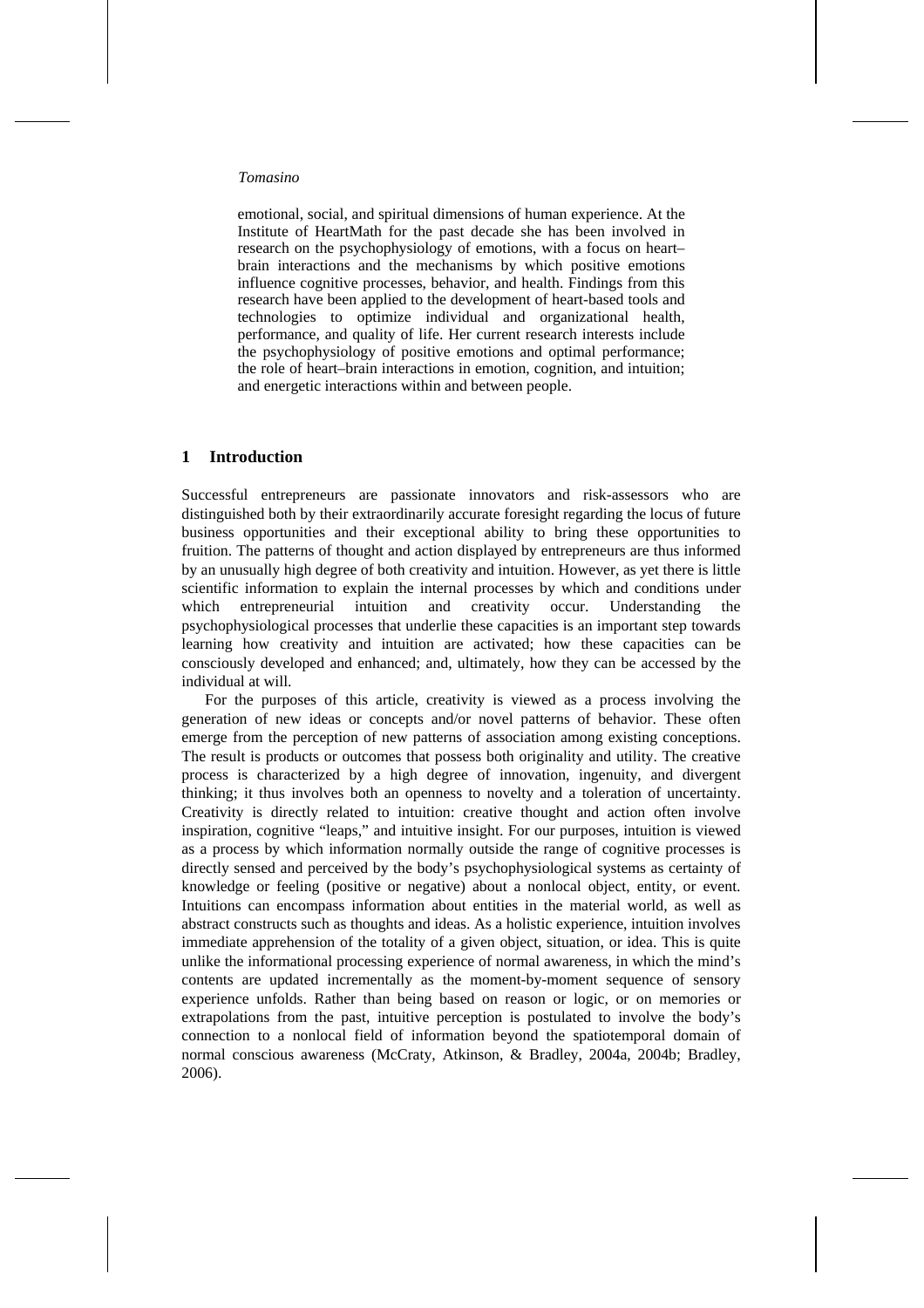New research supports the concept that creative and intuitive processes are not confined to the brain alone. Rather they are *whole-body* functions emerging from complex interactions among the body's psychophysiological systems (see McCraty, Atkinson, & Bradley, 2004a, 2004b). Recent research has led to new discoveries about the interaction of the emotional and physiological systems in giving rise to creativity and intuition. To begin, it is necessary to examine the generative role of positive emotions in these processes.

## **2 Positive Emotions, Creativity, and Intuition**

#### *2.1 Emotions, Cognitive Processes, and Behavior*

Many of us can recall a time when, while feeling a notable inner sense of contentment, peace, and well-being, we noticed that a stream of creative ideas seemed to flow more freely than usual. In this experience, innovative solutions to challenging problems seemed to emerge effortlessly, and our consciousness felt more keenly attuned to novel intuitions that led us toward promising outcomes. Conversely, we may also remember instances when our conscious awareness was dominated by feelings of anxiety, tension, stress, or depression. In these situations, our attention seemed focused in a rigid and constricted manner and our resourcefulness in problem-solving was limited. In short, any creative or intuitive ability felt blocked, virtually inaccessible.

These typical experiences, shared by many, are corroborated by a growing body of empirical evidence showing that positive and negative emotional states are in fact associated with qualitatively different modes of cognitive information processing, leading to different behavioral results (reviewed in Isen, 1990, 1999; see also Fredrickson, 1998; Derryberry & Tucker, 1994; Fiedler, 1988; Bolte, Goschke, & Kuhl, 2003). Individuals in a positive emotional state, as compared to a negative or neutral state, display patterns of thought and action that are notably creative, flexible, integrative, and open to information. They produce more unusual associations, perform better on tasks requiring innovative problem-solving, prefer heuristic over exhaustive decision-making strategies, and make more accurate intuitive judgments. In short, positive emotions appear to broaden the scope of perception, cognition, and behavior and to enhance creative and intuitive capacities. Conversely, negative emotions tend to restrict perception, produce more reactive, rigid, and stereotypic patterns of thought and action, and have been found to be associated with reduced task performance and impaired intuitive judgments.

 Research at the Institute of HeartMath over the past decade has focused on achieving a basic understanding of *how* different emotions exert such effects on cognition and behavior. More specifically, we have sought to identify the physiological correlates of positive emotional states that may help explain their enhancement of intuition, creativity, and performance. In recent years, this research has centered on elucidating emotion-related changes in the patterns of the heart's rhythmic activity and on understanding how the heart's extensive input to the brain affects cognitive function and behavior.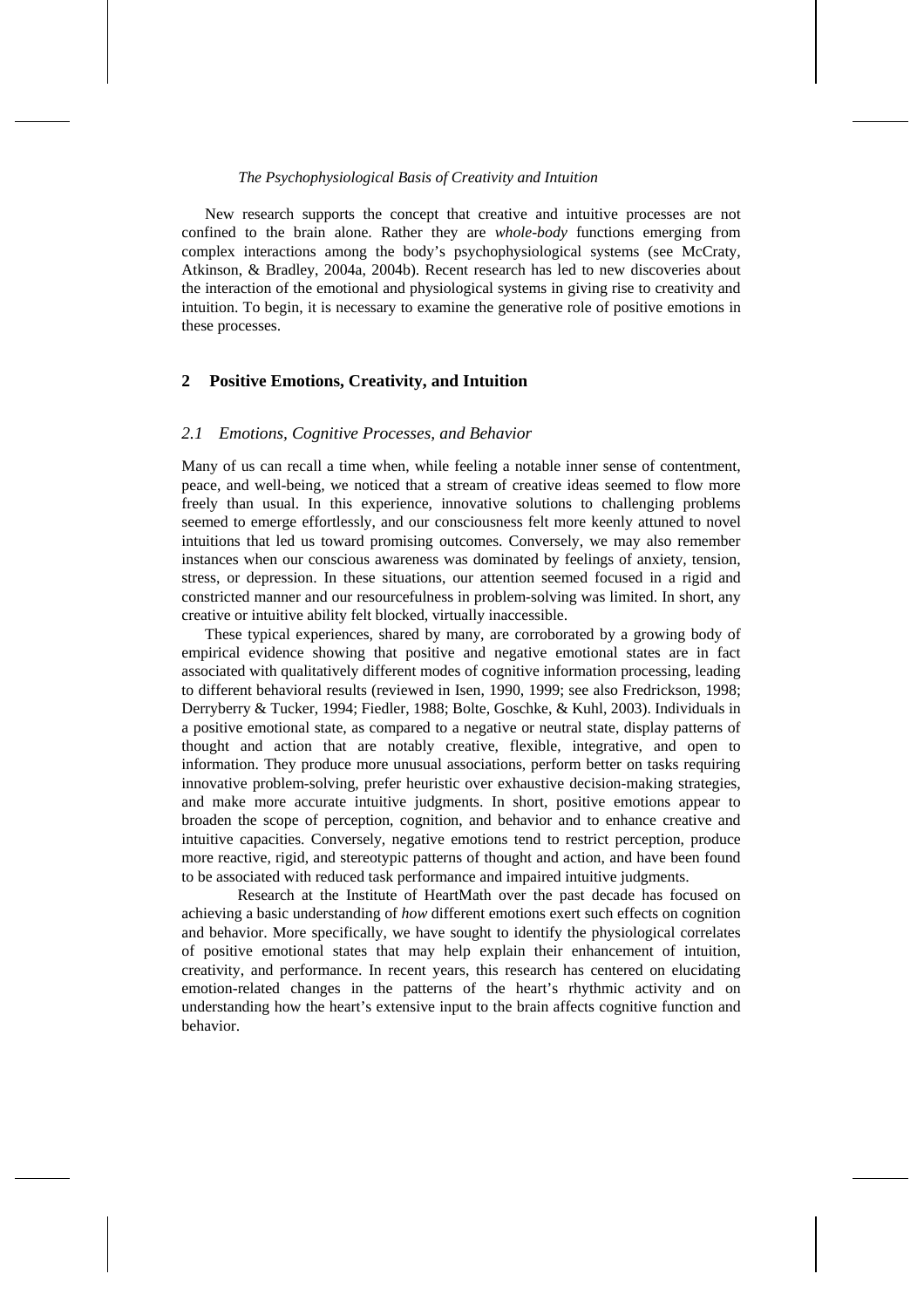## *2.2 The Physiology of Positive Emotions*

In the early stages of our research examining how psychophysiological patterns change during stress and different emotional states, we sought to determine which physiological variables were most sensitive and responsive to changes in emotion. In analyzing many different physiological measures, we discovered that the rhythmic beating patterns of the heart were consistently the most reflective of changes in emotional states, in that they *covaried with emotions in real time*.

 Specifically, we examined the natural fluctuations in heart rate, known as heart rate variability (HRV) or *heart rhythms*, which are a product of the dynamic interplay among many of the body's systems. Short-term (beat-to-beat) changes in heart rate are largely generated and amplified by the interaction between the heart and brain via the flow of neural signals through the efferent and afferent pathways of the sympathetic and parasympathetic branches of the autonomic nervous system (ANS). HRV is thus considered a measure of neurocardiac function that reflects heart–brain interactions and ANS dynamics.

 Utilizing HRV analysis, we have demonstrated that distinct heart rhythm patterns characterize different emotional states (McCraty et al., 1995; Tiller, McCraty, & Atkinson, 1996). In general, emotional stress and negative emotions such as anger, frustration, and anxiety lead to heart rhythm patterns that appear *incoherent*—irregular and erratic (Figure 1). Overall, compared to a neutral baseline state, this indicates less synchronization in the reciprocal action of the parasympathetic and sympathetic branches of the ANS. This desynchronization in the ANS, if sustained, taxes the nervous system and bodily organs, impeding the efficient synchronization and flow of information throughout the psychophysiological systems.

 In contrast, sustained positive emotions, such as appreciation, care, compassion, and love, generate a smooth, sine-wave-like pattern in the heart's rhythms. Relative to a neutral baseline, this pattern reflects increased synchronization between the two branches of the ANS and a general shift in autonomic balance towards increased parasympathetic activity. As is visually evident (Figure 1) and also demonstrable by quantitative methods (McCraty et al., 2006; Tiller, McCraty, & Atkinson, 1996), heart rhythms associated with positive emotions such as appreciation are clearly more *coherent*—organized as a stable pattern of smooth, cyclic waves—than those generated during a negative emotional experience such as frustration.

 We observed that these associations were found in studies conducted in both laboratory and natural settings, and for both spontaneous emotions and intentionally generated feelings. An important point to emphasize is that although heart *rate* or the *amount* of HRV can also covary with emotional changes, our findings showed that it is the larger-scale *pattern* of the heart's rhythmic activity that is most directly related to emotional dynamics (McCraty et al., 2006).

 Taking this research further, we also observed that when positive emotional states are intentionally maintained, coherent heart rhythm patterns can be sustained for longer periods, which, in turn, leads to increased synchronization and entrainment between the heart's rhythm and the activity of multiple bodily systems. Based on the distinctive set of physiological and psychological correlates that are consistently observed in such states across diverse subject populations, we have introduced the term *psychophysiological coherence* to describe this particular mode of functioning (McCraty et al., 2006).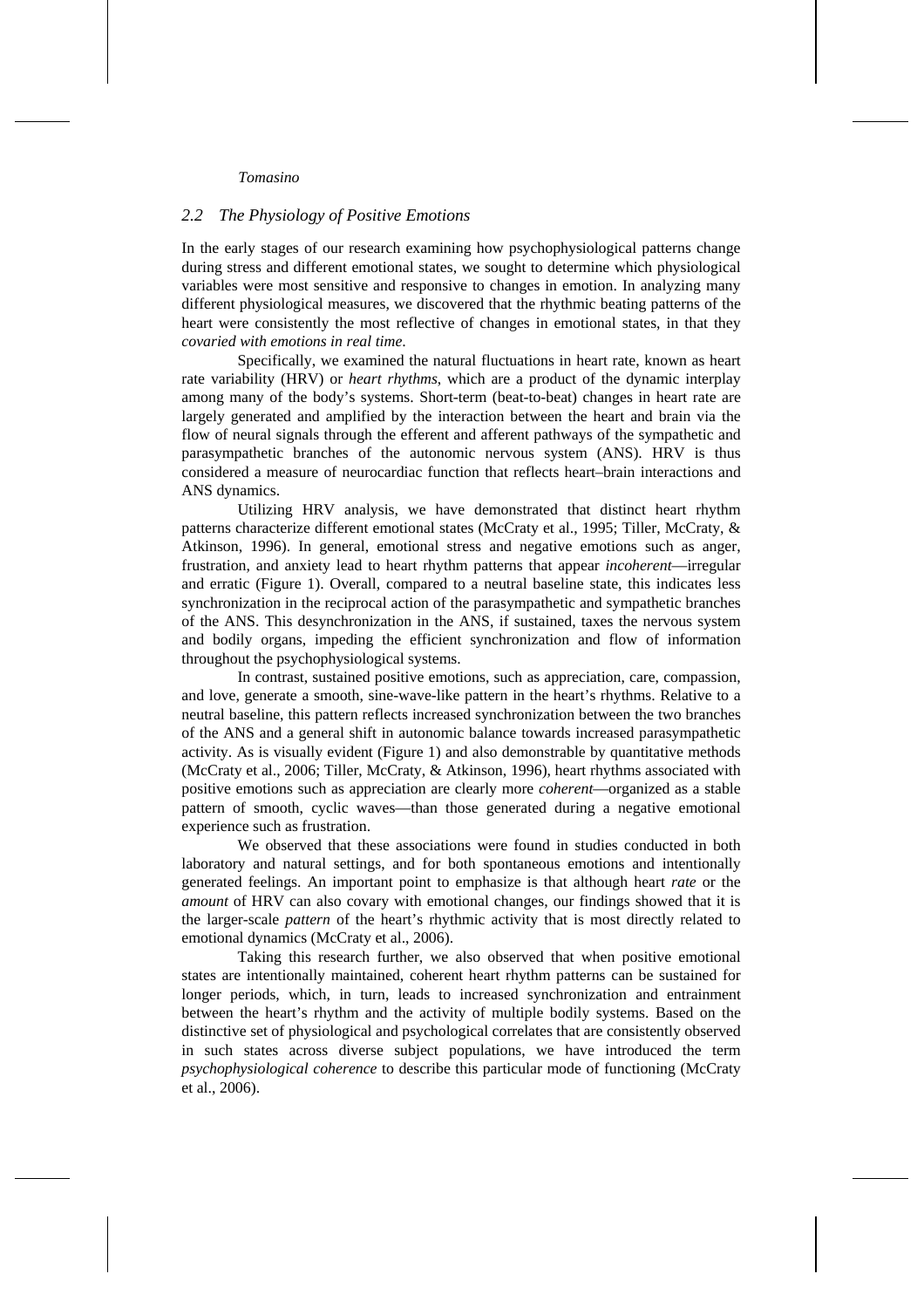

**Figure 1. Heart rhythm patterns during different emotional states.** These graphs show examples of real-time heart rate variability patterns (heart rhythms) recorded from individuals during self-induced states of frustration and appreciation. The *incoherent* heart rhythm pattern shown in the top graph, characterized by its irregular, jagged waveform, is typical of negative emotions such as anger, frustration, and anxiety. The bottom graph shows an example of the *coherent* heart rhythm pattern that is typically observed when an individual is experiencing a sustained positive emotion, such as appreciation, compassion, or love. The coherent pattern is characterized by its regular, sine-wave-like waveform.

## **3 Psychophysiological Coherence: A State of Optimal Function**

In essence, the psychophysiological coherence mode is a highly efficient state characterized by a global shift toward increased order, synchronization, and harmony in an individual's physiological and psychological processes. At the physiological level, this mode manifests as more ordered activity and synchronous interactions among the body's systems, encompassing biophysical phenomena such as autocoherence, entrainment, synchronization, and resonance (McCraty et al., 2006; McCraty & Childre, 2004). As described above, this mode is associated with increased coherence in the heart's rhythmic activity (*autocoherence*), which manifests as a sine-wave-like heart rhythm pattern oscillating at a frequency of approximately 0.1 hertz. Thus, in this mode the HRV power spectrum is dominated by an unusually high-amplitude peak near the center of the low frequency range.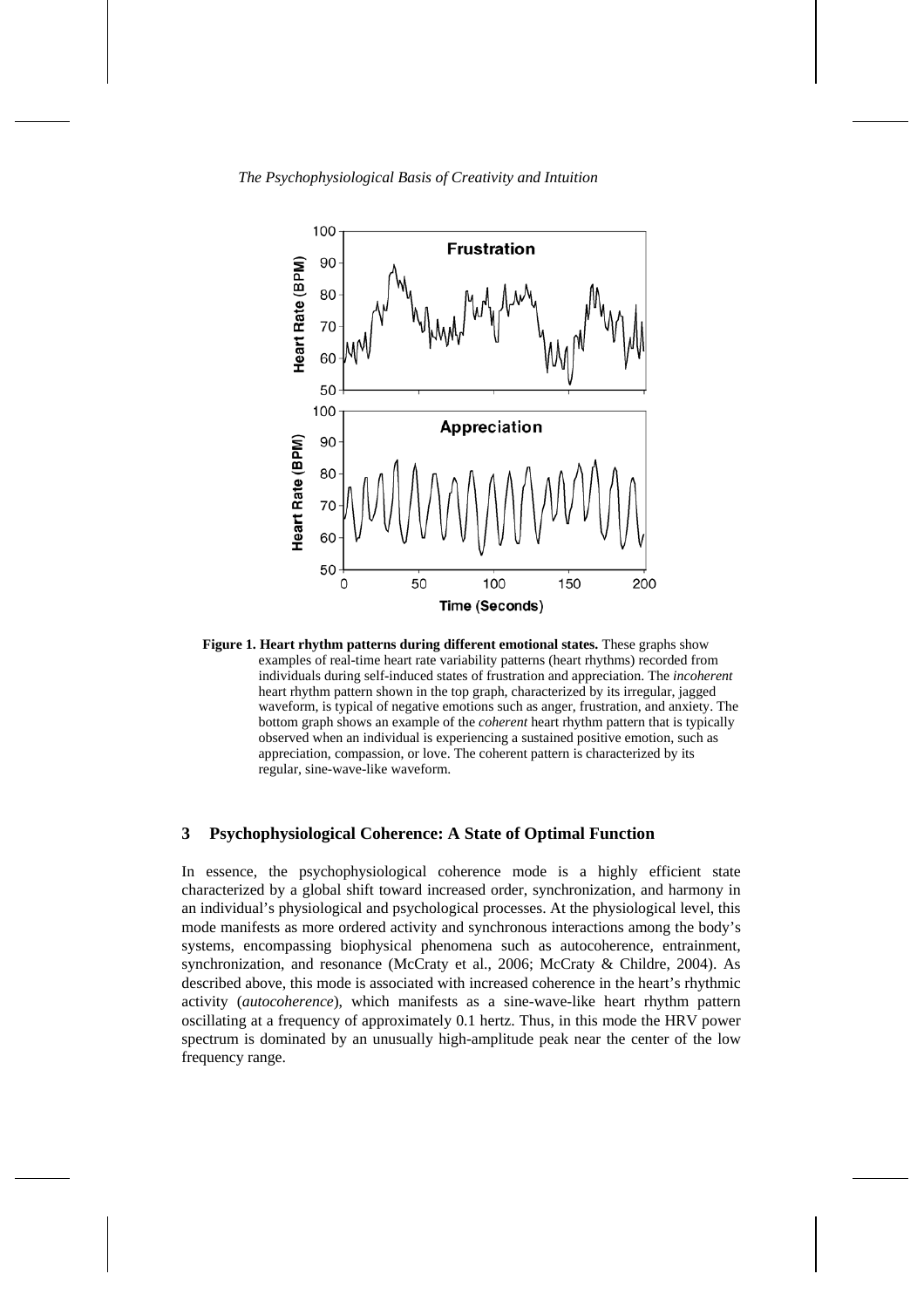Furthermore, during the psychophysiological coherence mode, there is increased *cross-coherence* or *entrainment* among the rhythmic patterns of activity generated by different physiological oscillatory systems. Because the heart is the body's most powerful rhythmic oscillator and generates the strongest rhythmic wave pattern, as the heart's rhythm becomes more coherent it drives other oscillatory systems into entrainment with it so that all come to oscillate at the same frequency. Typically, entrainment is observed between heart rhythms, respiratory rhythms, and blood pressure oscillations; however, other biological oscillators, including very low frequency brain rhythms, craniosacral rhythms, and electrical potentials measured across the skin, can also become entrained (McCraty et al., 2006; Tiller, McCraty, & Atkinson, 1996).

 Finally, psychophysiological coherence is characterized by increased synchronization between the activity of the heart and brain. Specifically, we have found that the brain's alpha rhythms exhibit increased synchronization with the cardiac cycle during this mode (McCraty et al., 2006; McCraty & Childre, 2004).

 In terms of physiological functioning, the coherence mode confers a number of benefits to the system. These include: (i) resetting of baroreceptor sensitivity, which is related to improved short-term blood pressure control and increased respiratory efficiency; (ii) increased vagal afferent traffic, which is involved in the inhibition of pain signals and sympathetic outflow; (iii) increased cardiac output in conjunction with increased efficiency in fluid exchange, filtration, and absorption between the capillaries and tissues; (iv) increased ability of the cardiovascular system to adapt to circulatory requirements; and (v) increased temporal synchronization of cells throughout the body. This results in increased system-wide energy efficiency and conservation of metabolic energy (McCraty et al., 2006). These observations support a link between positive emotions and increased physiological efficiency, which may partially explain the growing number of documented correlations between positive emotions, improved health, and increased longevity (e.g., Danner, Snowdon, & Friesen, 2001; Russek & Schwartz, 1997). We have also shown that practicing techniques that increase psychohysiological coherence is associated with both short-term and long-term improvement in several objective health-related measures, including enhanced humoral immunity (McCraty et al., 1996; Rein, Atkinson, & McCraty, 1995) and an increased DHEA/cortisol ratio (McCraty et al., 1998).

 Psychophysiological coherence is similarly associated with beneficial psychological correlates, including reduced perception of stress, sustained positive affect, and a high degree of mental clarity and emotional stability. In contrast to dissociative states such as relaxation, the coherence mode promotes a calm, balanced, yet alert and responsive psychological state that is conducive to everyday functioning, including problem-solving, decision-making, and the performance of tasks requiring mental acuity, focus, and creativity (McCraty et al., 2006; McCraty & Tomasino, 2006). Controlled studies have shown that maintaining a state of psychophysiological coherence is associated with significant improvements in cognitive performance, including both longterm and short-term memory, as well as reaction time on a task requiring focused attention and accurate discrimination (McCraty et al., 2006).

 Executives and business professionals trained to activate and sustain coherence frequently report marked changes in their psychological state, work effectiveness, and in the way they process information. Typical experiences (from the reports of thousands of individuals trained in coherence-building methods) include a notable reduction in extraneous internal mental dialogue, an increased sense of emotional balance and clarity,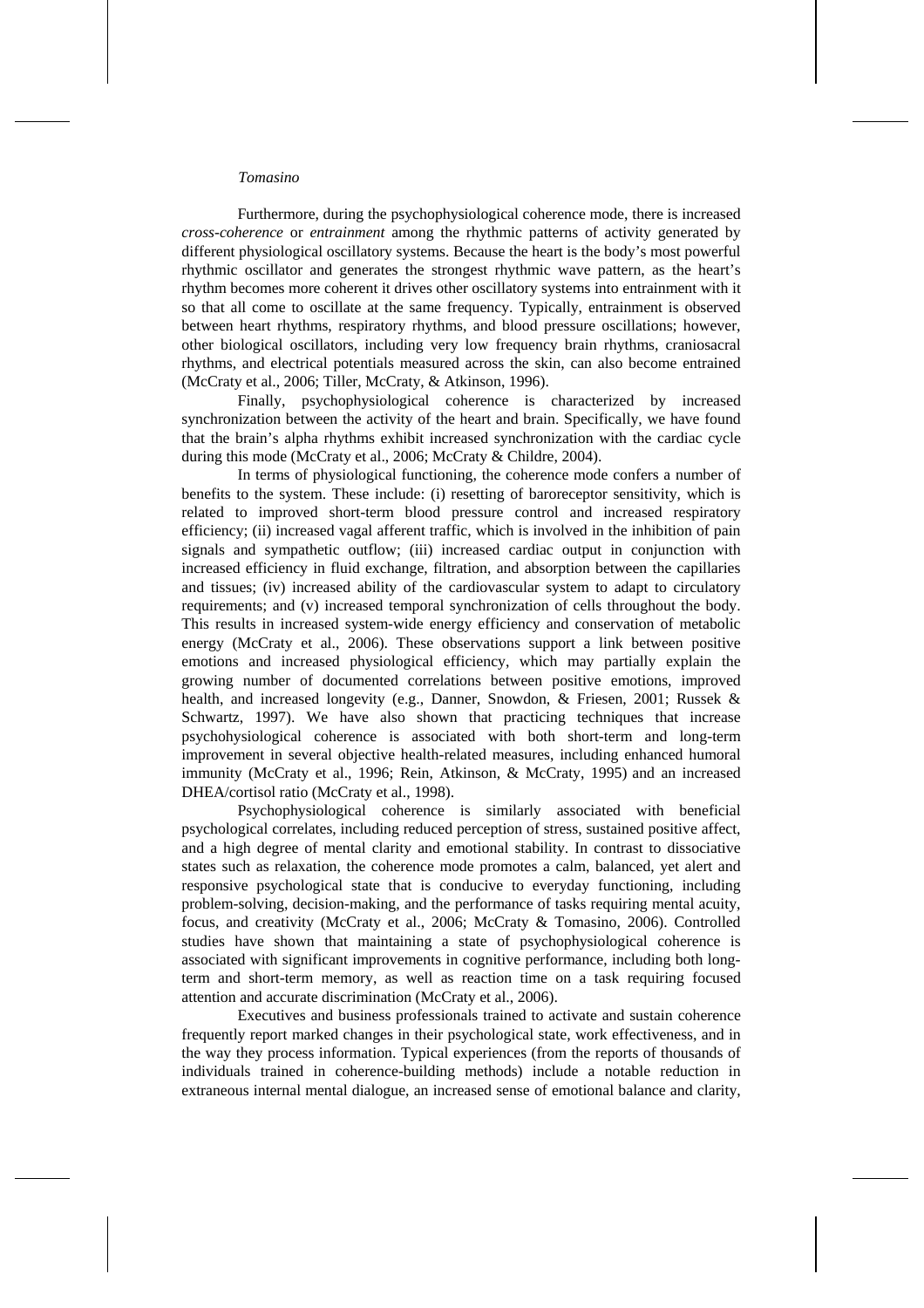more effective decision-making, improved work flow, enhanced creativity, and increased intuitive discernment (Childre & Cryer, 2000).

## **4 Coherence and Heart–Brain Communication**

To understand how the generation of psychophysiological coherence leads to these outcomes, it is necessary to look deeper at the multifaceted role of the heart in the human system and to understand how brain function is continuously influenced by a flow of information from the heart. Recent research has established that the heart functions as far more than simply a pump in the human body. Research in the field of neurocardiology has revealed that the heart is in actuality a complex information encoding and processing center, possessing an intrinsic nervous system sufficiently sophisticated to qualify as *"little brain"* in its own right. Its circuitry enables it to learn, remember, and make functional decisions independent of the cranial brain (Armour & Kember, 2004).

 The heart also functions as a sensory organ, and is particularly sensitive and responsive to changes in a number of other psychophysiological systems. For example, heart rhythm patterns are continually modulated by changes in the activity of either branch of the ANS, and the heart's extensive intrinsic network of sensory neurons also enables it to detect and respond to variations in hormonal rhythms and patterns (Armour & Kember, 2004). In addition, the heart is itself an endocrine gland that manufactures and secretes multiple hormones and neurotransmitters (McCraty et al., 2006).

 Furthermore, the heart possesses a much more extensive communication system with the brain than do any of the body's other major organs. Through this system of afferent (ascending) neural pathways, the heart actually sends more information to the brain than the brain sends to the heart (Cameron, 2002). An extensive body of research has shown, moreover, that cardiac afferent input not only exerts homeostatic effects via cardiovascular regulatory centers in the brain, but also influences the activity and function of higher brain centers involved in perceptual, cognitive, and emotional processing (reviewed in McCraty et al., 2006). Both neurophysiological and behavioral data indicate that afferent input from the heart and cardiovascular system influences the processing of sensory information. For instance, studies have documented that cardiacrelated afferent input modulates a wide range of processes, including visual perception (Walker & Sandman, 1982), reaction times (Lacey & Lacey, 1974), pain perception (Randich & Gebhart, 1992), electrocortical activity (Rau et al., 1993), and cognitive functions (Sandman, Walker, & Berka, 1982; van der Molen, Somsen, & Orlebeke, 1985).

 Our own data support and extend this body of research by indicating that the *pattern* of the heart's rhythmic activity—and thus the corresponding pattern of cardiac afferent neural signals transmitted to the brain—can play an important role in inhibiting or facilitating higher cognitive functions (McCraty et al., 2005). Our research suggests that during emotional stress, when the heart's rhythm is erratic or *incoherent*, this discordance communicates a signal to the brain that results in the inhibition of higher brain processes involved in perception, attention, reasoning, and creativity. This can help explain why we often cannot think clearly, make careless mistakes, and have little access to our creative capacities when under stress. This "cortical inhibition" also may help account for other research findings indicating that negative emotional states tend to produce more rigid and limited patterns of thought and action (e.g., Fredrickson &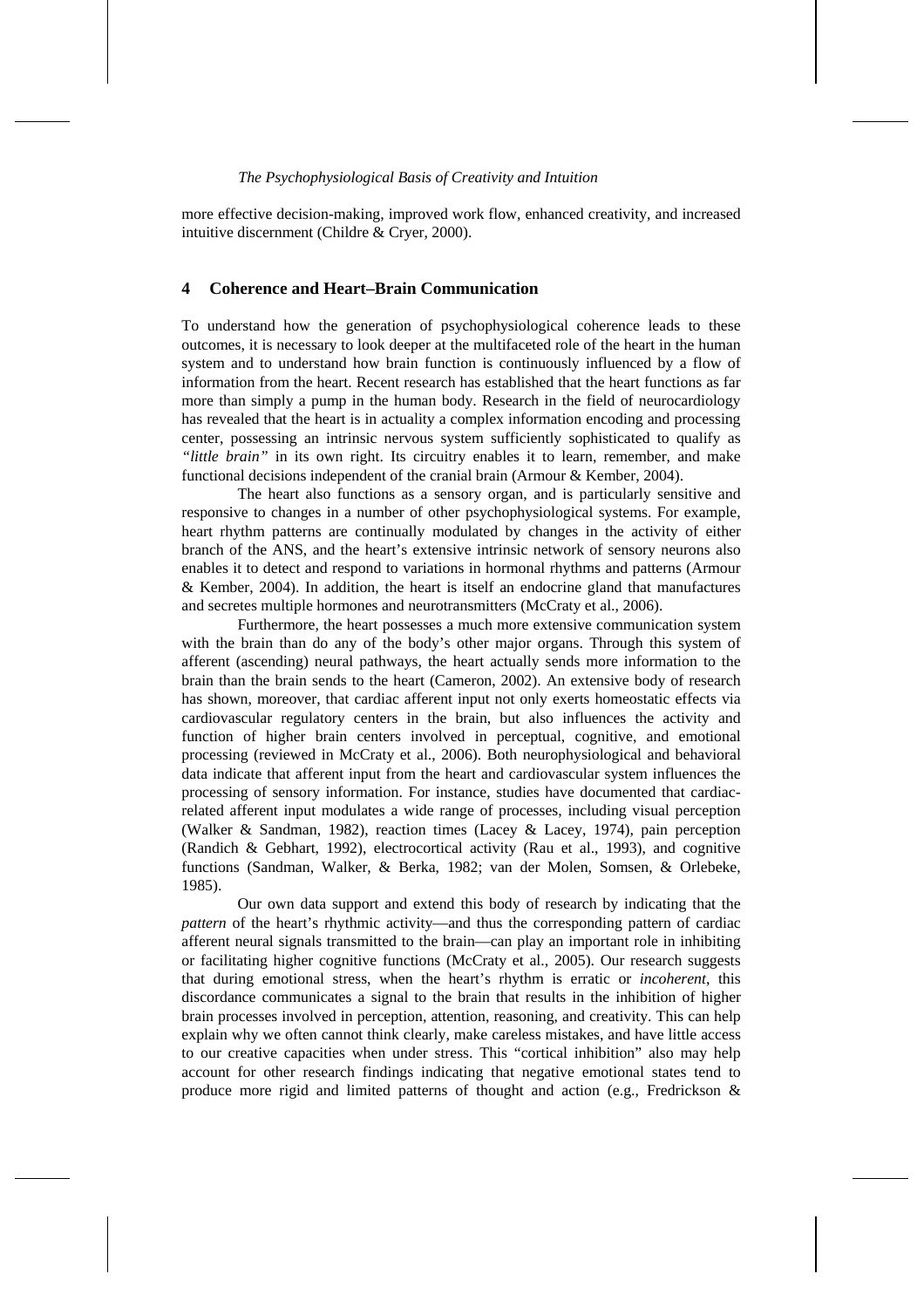Branigan, 2005), and also reduce the ability to make accurate intuitive judgments (Bolte, Goschke, & Kuhl, 2003).

 In contrast, during positive emotional states, when the heart generates a harmonious, coherent pattern of activity, the resulting pattern of cardiac afferent input to the brain contributes to "cortical facilitation," whereby higher cognitive faculties are enhanced. This interaction between the heart and brain may provide a physiological basis for the growing body of evidence demonstrating a link between positive emotions and improved creativity, cognitive flexibility, innovative problem-solving, "flow," and intuition (e.g., Isen, 1998, 1999; Csikszentmihalyi, 1990; Bolte, Goschke, & Kuhl, 2003)—faculties that are also frequently enhanced during or following the generation of the psychophysiological coherence mode. We postulate, therefore, that the activation of positive emotions and the coherence mode leads to state in which higher cognitive faculties are facilitated (McCraty et al., 2006).

#### *4.1 Heart Signals, Coherence, and Intuition*

Another important link is provided by electrophysiological data from a recent study, which showed that the neurological signals sent from the heart to the brain are involved in the processing of intuitive information (McCraty, Atkinson, & Bradley, 2004a, 2004b). Using a rigorous experimental design, this study found objective electrophysiological evidence that both the heart and the brain receive and respond to information about a future event 3 to 5 seconds *before the event actually happens*. Even more surprising was our finding that the heart appears to receive this intuitive information approximately 1.5 seconds *before* the brain. Results of event-related potential and heartbeat evoked potential analyses suggest that the heart's afferent input to the brain may contain information pertaining to the future stimulus, thereby informing intuitive perception. Our data further indicated that during a state of psychophysiological coherence, the processing of prestimulus information in the brain is modified by the heart's afferent signals (McCraty, Atkinson, & Bradley, 2004b). These data point to a clear role for the heart in the psychophysiological processing of intuitive information and suggest that such processing is enhanced by maintaining the coherent state.

 The state of psychophysiological coherence is marked by a number of notable internal changes. There is a quieting of the extraneous inner "noise" generated by the normal stream of thoughts and emotions, in conjunction with a positive emotion-driven global shift toward increased synchronization and harmony in psychophysiological processes. These changes not only enhance cognitive functioning, but also appear to result in increased receptivity and sensitivity to information that is normally outside the range of conscious awareness. In developing a theory of how this occurs, Bradley (2006) postulates that the coherent structure of the electromagnetic field generated by the heart during this state, through an oscillatory resonance mechanism, enables the creation of an optimal communication channel between the wave fields generated by the body and those generated by other objects and entities. It is speculated that this provides a mechanism by which nonlocal information can be transmitted at hyper-speeds, by a quantumholographic process, across macro and micro-scales of organization, thus enabling us to have accurate foreknowledge of objects distant in space or events ahead in time. (For a detailed account of this theory, see Bradley, 2006.)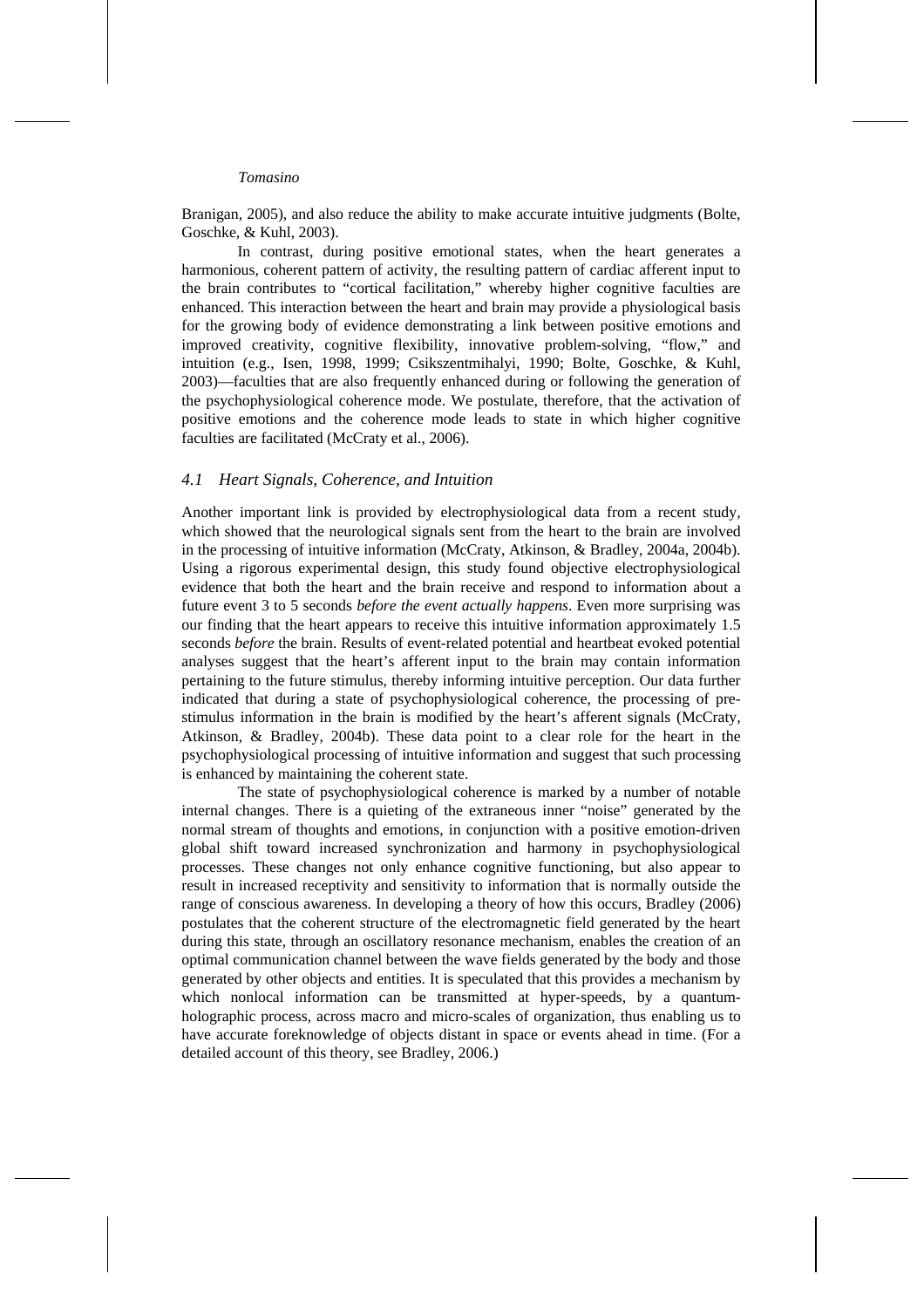## **5 Coherence-Building Tools and Technologies**

Based on an extensive body of scientific research, the Institute of HeartMath has developed a system of easy-to-use positive emotion-focused techniques that enable individuals to reliably self-generate and sustain psychophysiological coherence and its associated benefits (Childre & Martin, 1999; Childre & Rozman, 2005). Collectively known as the HeartMath system, these coherence-building techniques combine a shift in the focus of attention to the area around the heart (where many people subjectively experience positive emotions) with the self-induction of a sincere positive emotional state, such as appreciation. Such an intentional shift in focus and feeling significantly reduces the constant chatter of mental, emotional, and physiological activity associated with the stresses of daily life and facilitates the natural emergence of the psychophysiological coherence mode. With practice, the techniques also enable this state to be sustained for extended periods. Studies have shown that the practice of these techniques significantly reduces stress and negative affect (McCraty et al., 1998; McCraty, Atkinson, & Tomasino, 2003), improves nervous system function and hormonal balance (McCraty et al., 1998; Tiller, McCraty, & Atkinson, 1996), lowers blood pressure and other physiological and psychological health risk factors (McCraty et al., 2003; McCraty, Atkinson, & Tomasino, 2003), improves cognitive and task performance (McCraty et al., 2006) and leads to significant improvements in many aspects of psychosocial functioning across diverse populations (for a summary of outcome studies, see McCraty, Atkinson, & Tomasino, 2001; McCraty & Childre, 2004). Because these techniques are designed to be easily used in the course of daily life, they provide the individual with a practical means to systematically access an internal state that enhances the flow of creative and intuitive processes.

 The learning and effective use of coherence-building tools can be greatly facilitated by *heart rhythm coherence feedback training*. This technology provides realtime physiological feedback that serves as a powerful aid and objective validation in the process of learning to self-generate increased psychophysiological coherence (McCraty & Tomasino, 2004). A heart rhythm coherence feedback system called the Freeze-Framer (Quantum Intech, Boulder Creek, California; Figure 2) incorporates a technology that enables heart rhythm coherence, the key physiological marker of the psychophysiological coherence mode, to be objectively monitored and quantified in real time. Using a noninvasive fingertip or earlobe plethysmographic sensor to record the pulse wave, this interactive hardware/software system plots changes in heart rate on a beat-to-beat basis. As users practice coherence-building techniques, they can readily see and experience the changes in their heart rhythm patterns, which become more ordered, smoother, and more sine-wave-like as they shift to the coherent state (see Figure 3). The software also analyzes the heart rhythm patterns for coherence level, which is fed back to the user as an accumulated score. In addition to a real-time display of the user's heart rhythm patterns, the system incorporates a tutorial providing instruction in the HeartMath coherencebuilding techniques, a multi-user database to track progress, and three interactive heart rhythm training modules whose output is controlled by the level of coherence achieved. Because the Freeze-Framer technology uses a pulse wave sensor and involves no electrode hook-up, it is portable, time-efficient, and easy to use in a wide variety of settings. This heart rhythm coherence feedback technology is available on two platforms: a personal computer-based version (shown in Figure 2) and a newly developed handheld version.<sup>1</sup>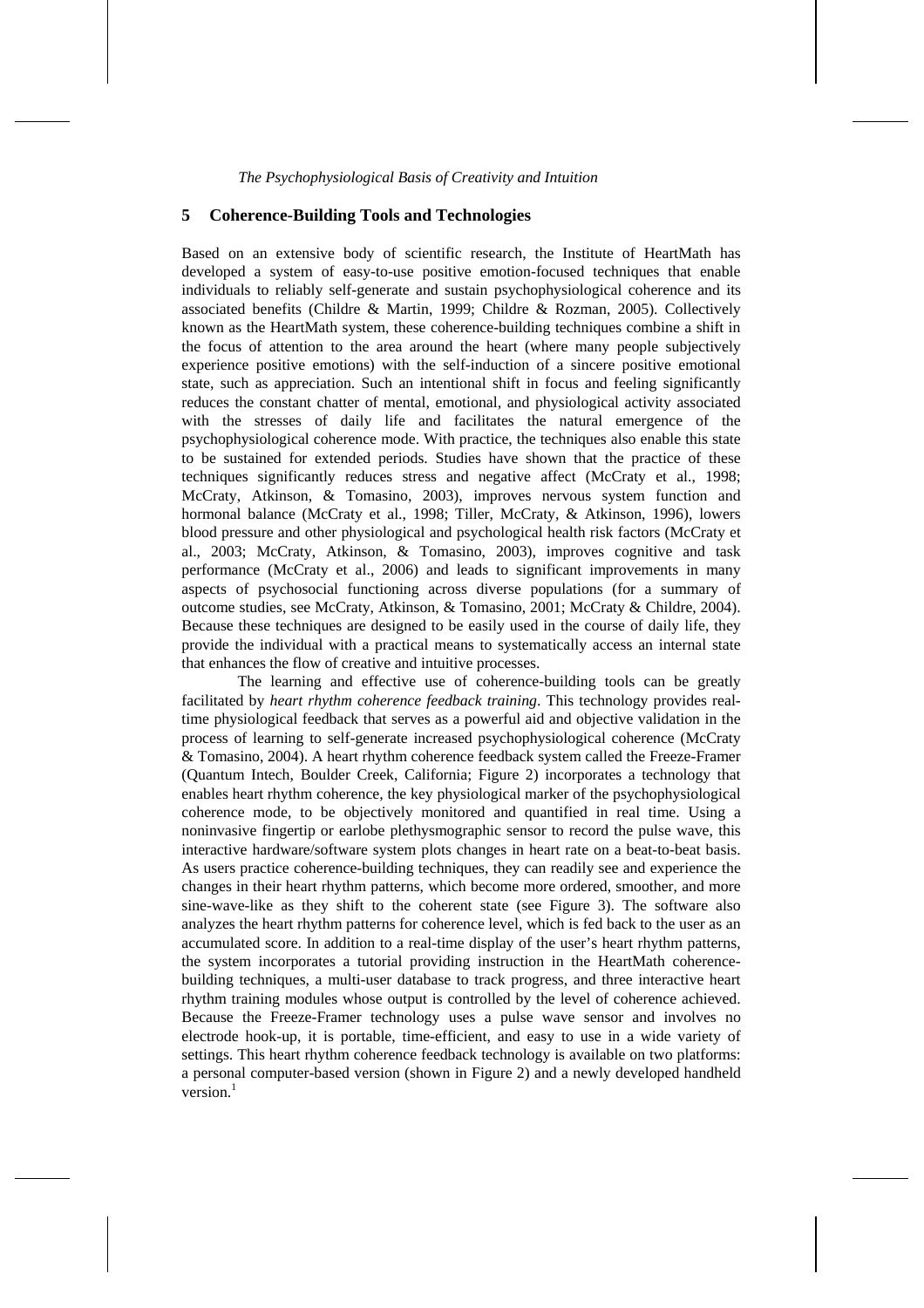

**Figure 2. The Freeze-Framer heart rhythm coherence feedback trainer.** 

By providing objective validation of the coherent state, heart rhythm coherence feedback training enables individuals to quickly become familiar with the feeling experience associated with a shift to an optimal psychophysiological state for enhancing creativity and intuition. Effectively, just as athletes train to enter their "zone" of optimal performance, individuals can learn to access an optimal psychophysiological "zone" for facilitating creative and intuitive flow. The power of this approach lies in the fact that as people consistently use the system to facilitate a shift to coherence, the synchronized, harmonious patterns of psychophysiological activity associated with the coherent mode become increasingly familiar to the brain and body as they are reinforced in the neural architecture. In this way, through a feed-forward process, these coherent patterns become established as a new baseline or set point, which the system then automatically strives to maintain. This *repatterning process* results in the coherent state becoming more easily accessible, even during stress or challenge, and can also lead to increased spontaneous occurrences of coherence as this state progressively becomes a more "automatic" way of being. Evidence from research studies suggests that such a system-wide repatterning process accounts for the sustained improvements in health, emotional well-being, and performance that have been documented across diverse populations with practice of HeartMath techniques (McCraty & Tomasino, 2006). This process can also help explain the development of increased intuitive awareness reported by many practitioners of these tools.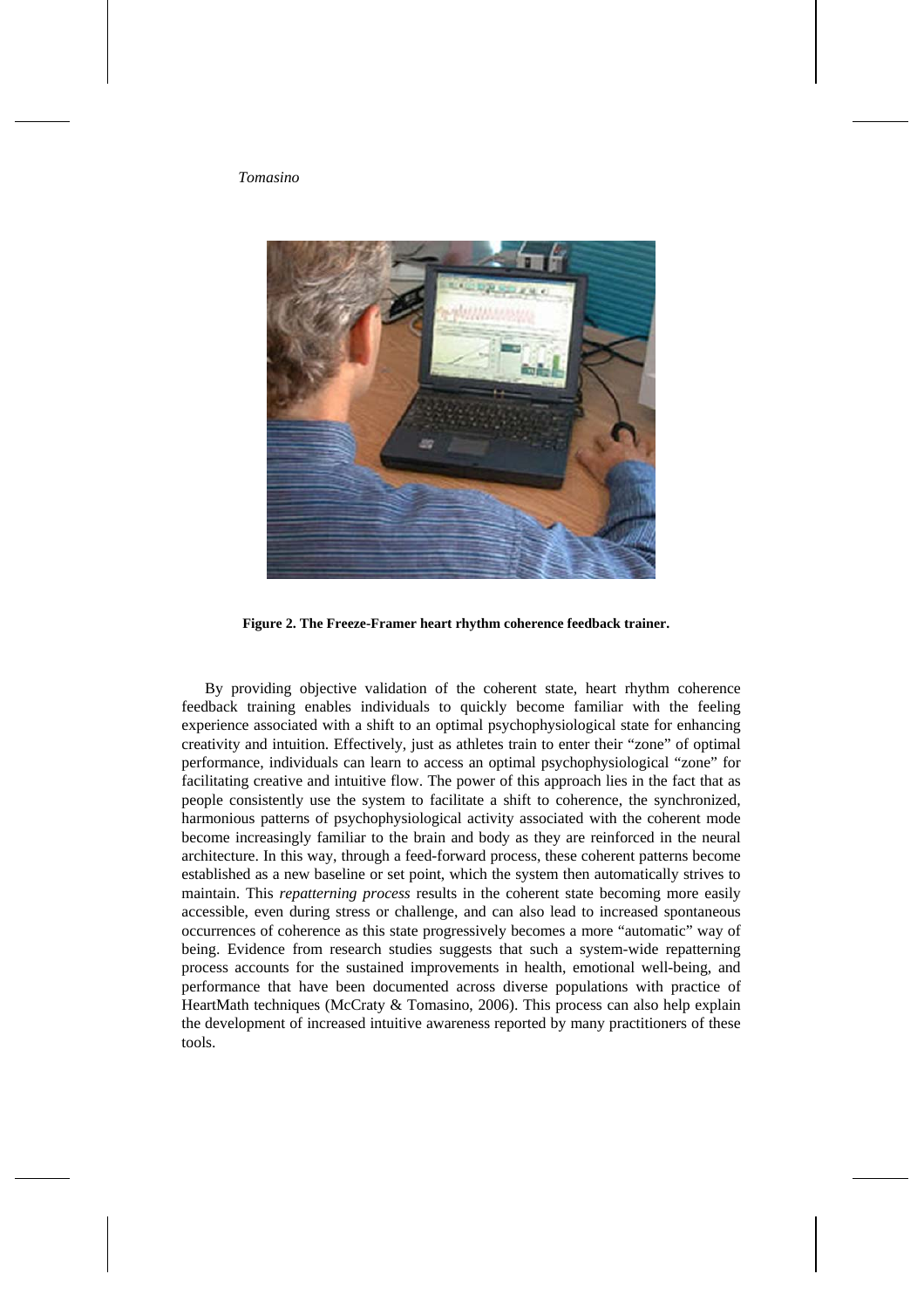

**Figure 3. Shift to coherence.** Real-time heart rhythm pattern of an individual making an intentional shift from a feeling of frustration to one of appreciation by using HeartMath's "Freeze-Frame" positive emotion refocusing technique (at the dotted line).

#### *5.1 Applications of Coherence-Building Tools in Entrepreneurship*

The HeartMath techniques and Freeze-Framer technology are currently used worldwide by multinational corporations, government organizations, the military, Olympic and professional athletes, health care organizations, individual health care practitioners, and educational institutions. These tools also have potential important applications in entrepreneurial research and practice. For example, the Freeze-Framer system could be readily utilized as a measurement device in research on entrepreneurial intuition, to help further elucidate the specific psychophysiological correlates of intuitive perception, as is planned in a future study to be conducted by La Pira and Gillin (2006).

This system also holds promise as a powerful tool for training existing and prospective entrepreneurs to enhance their creative and intuitive abilities. Using coherence-building methods, entrepreneurs may be able to hone and further develop their natural capacities for creative ingenuity and intuitive insight by effectively establishing an internal psychophysiological milieu that is conducive to these processes. Rather than relying solely on spontaneous, unpredictable, episodic occurrences of creativity and intuition, entrepreneurs can thereby learn how to *consciously and systematically* access these faculties when most needed to guide critical business decisions.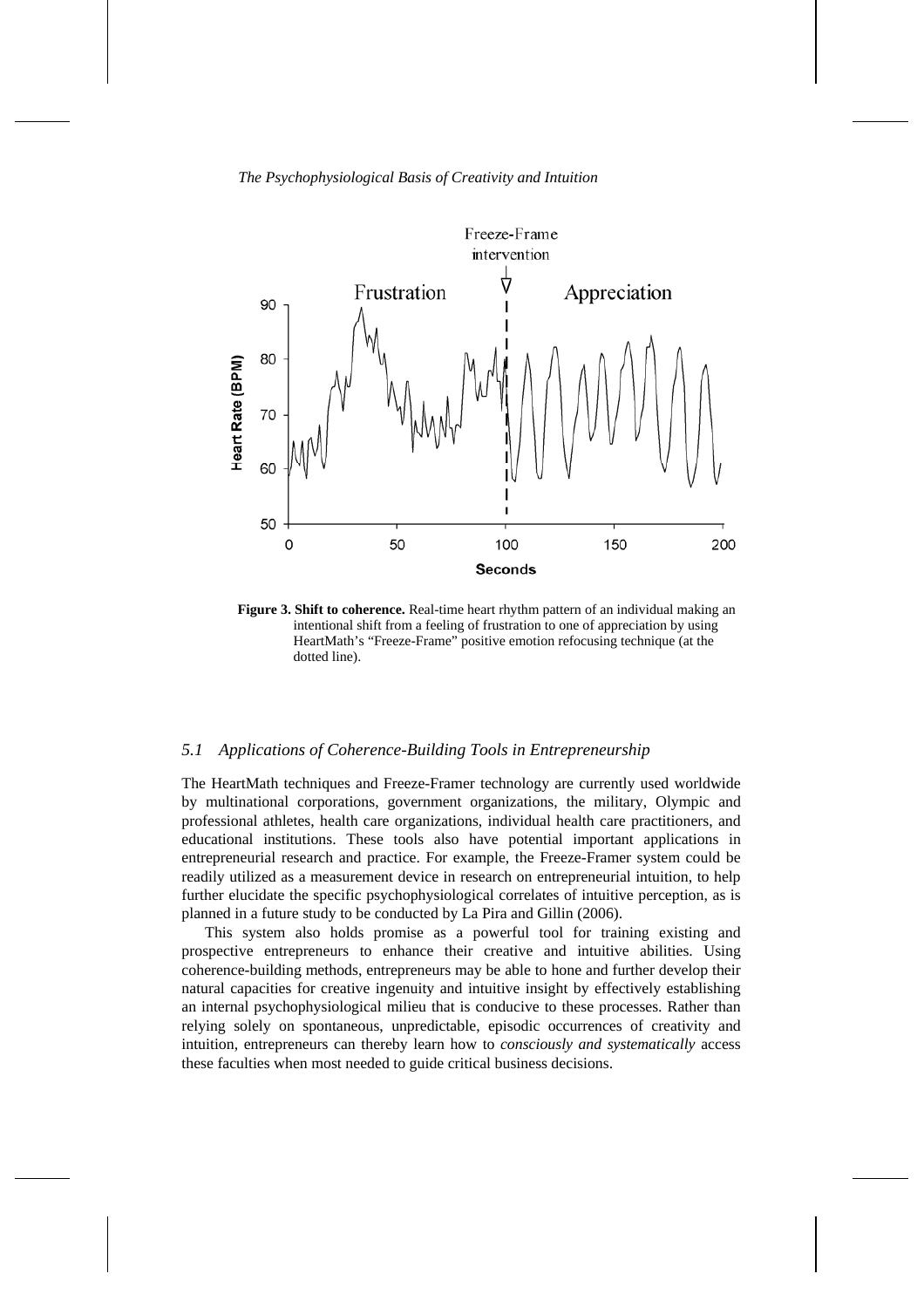## **6 Conclusion**

In the fast-moving, highly complex global economy of the Twenty-First Century, it takes an individual with extraordinary intuitive foresight to know where latent opportunities are emerging for new business ventures that hold great future promise. Such intuitive ability also guides the serial entrepreneur at each decision point through the *whole* process of actualizing this business potential into a successful economic reality.

In this article we have seen how an increased scientific understanding of the psychophysiological basis of intuition has enabled the development of practical techniques and technologies to help people learn how to systematically enhance intuitive receptivity at will. The basis of these tools and technologies is the intentional adoption of a positive emotional focus to generate the state of psychophysiological coherence. The state of coherence facilitates the body's global shift to increased order, synchronization, and harmony in an individual's physiological and psychological processes. This, in turn, is associated with the stilling of the extraneous inner "noise" generated by one's normal mental and emotional processes, and the facilitation of higher cognitive and sensory capacities, including creativity and intuition. It is postulated that the coherent structure of the energetic field generated by the heart during this state enables the creation of an optimal communication channel between the energetic wave fields generated by the body and those generated by other objects and entities. This provides the means through which nonlocal information is communicated by a quantum-holographic process, enabling accurate foreknowledge of objects or events distant in space or ahead in time.

The learning and practice of coherence-building techniques can be greatly facilitated by heart rhythm coherence feedback technology, which enables psychophysiological coherence to be objectively monitored and quantified in real time. By providing objective validation of the coherent state, this technology enables individuals to quickly become familiar with the feeling experience associated with a shift to an optimal psychophysiological *zone* for enhancing creativity and intuition. Coherence-building tools and heart rhythm coherence feedback technology have significant applications in entrepreneurial research and practice, including use as a measurement tool, as well as in training existing and prospective entrepreneurs to enhance their creative and intuitive capacities.

The scientific elucidation of a specific psychophysiological state associated with enhanced intuition and creativity offers objective data that may well help to demystify the extraordinary intuitive and creative ability demonstrated by serial entrepreneurs. Moreover, of even greater practical benefit to the entrepreneur is the availability of a *systematic process* whereby individuals can regularly self-activate this state of optimal function. Thus, rather than relying solely on spontaneous, episodic occurrences of creativity and intuition, entrepreneurs can learn how to *intentionally* access these faculties when most needed to inform their decisions and shape their actions. Building such psychophysiological capacity not only makes these abilities more accessible in the moment, but also, through practice, naturally generates an enhanced intuitive and creative flow as a result of establishing a new psychophysiological baseline.

 By way of concluding, systematic use of entrepreneurial intuition has a number of broader implications. As more entrepreneurs hone their intuitive abilities and achieve greater business success, the opportunity cost of unrealized business potential will be reduced. This constitutes an economic benefit for all. Also, improved entrepreneurial intuition will help increase the success rate of new business activity and, correspondingly,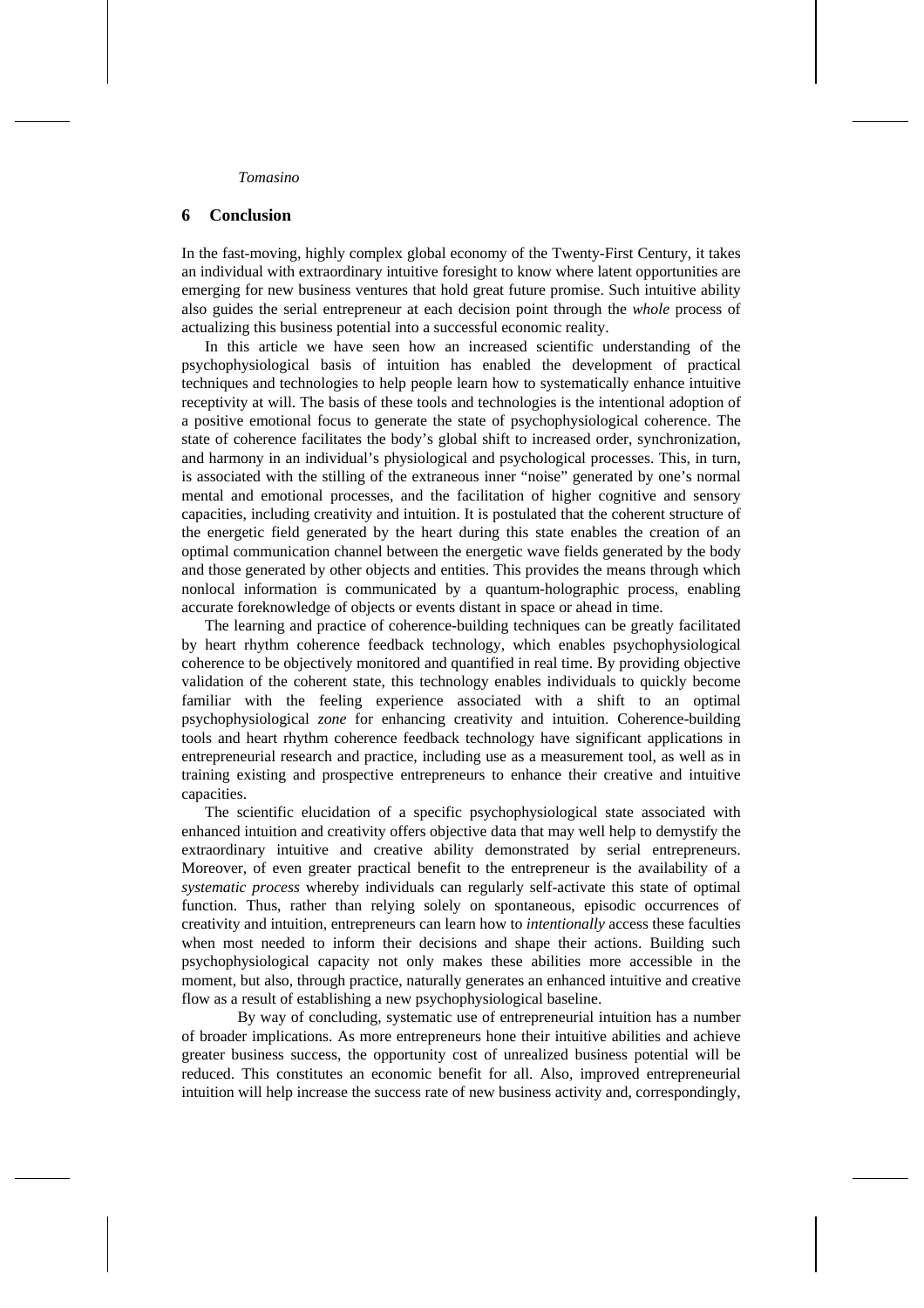likely reduce business failures and losses. This will contribute to increased efficiency and effectiveness in the use of scarce economic resources. Finally, the psychophysiological approach to understanding entrepreneurship presented here and elsewhere (Bradley, 2006; La Pira and Gillin, 2006) opens up a new domain of knowledge and research on the theory of business decision-making. At the very least, this new approach suggests the need to complement the mind-based "rational" models of economic decision-making with a *whole-body* model that also incorporates intuitive perception of nonlocal information. By accessing "the zone" of entrepreneurial intuition, in which information from a domain beyond the bounds of space and time is perceived and processed by the body's psychophysiological systems, it would appear that serial entrepreneurs transcend the constraints of Simon's bounded rationality.

## **Note**

1 For additional information on the Freeze-Framer® technology, see: [www.heartmath.com/freezeframer.](http://www.heartmath.com/freezeframer) Newly updated versions of this technology, in both personal computer-based and handheld formats, will be released in 2006 under the name emWave™.

## **Acknowledgments**

I am grateful to Dr. Raymond Bradley for his support and helpful comments on an earlier draft of this manuscript.

HeartMath is a registered trademark of the Institute of HeartMath. Freeze-Framer is a registered trademark and emWave is a trademark of Quantum Intech, Inc.

#### **References**

- Armour, J. A., & Kember, G. C. (2004). "Cardiac sensory neurons." In J. A. Armour & J. L. Ardell (Eds.), *Basic and Clinical Neurocardiology* (pp. 79-117). New York: Oxford University Press.
- Bolte, A., Goschke, T., & Kuhl, J. (2003). "Emotion and intuition: Effects of positive and negative mood on implicit judgments of semantic coherence." *Psychological Science, 14*(5), 416-421.
- Bradley, R. T. (2006). "The psychophysiology of entrepreneurial intuition: A quantum-holographic theory." In *Proceedings of the Third AGSE International Entrepreneurship Research Exchange*, February 8–10, Auckland, New Zealand.
- Cameron, O. G. (2002). *Visceral Sensory Neuroscience: Interoception*. New York: Oxford University Press.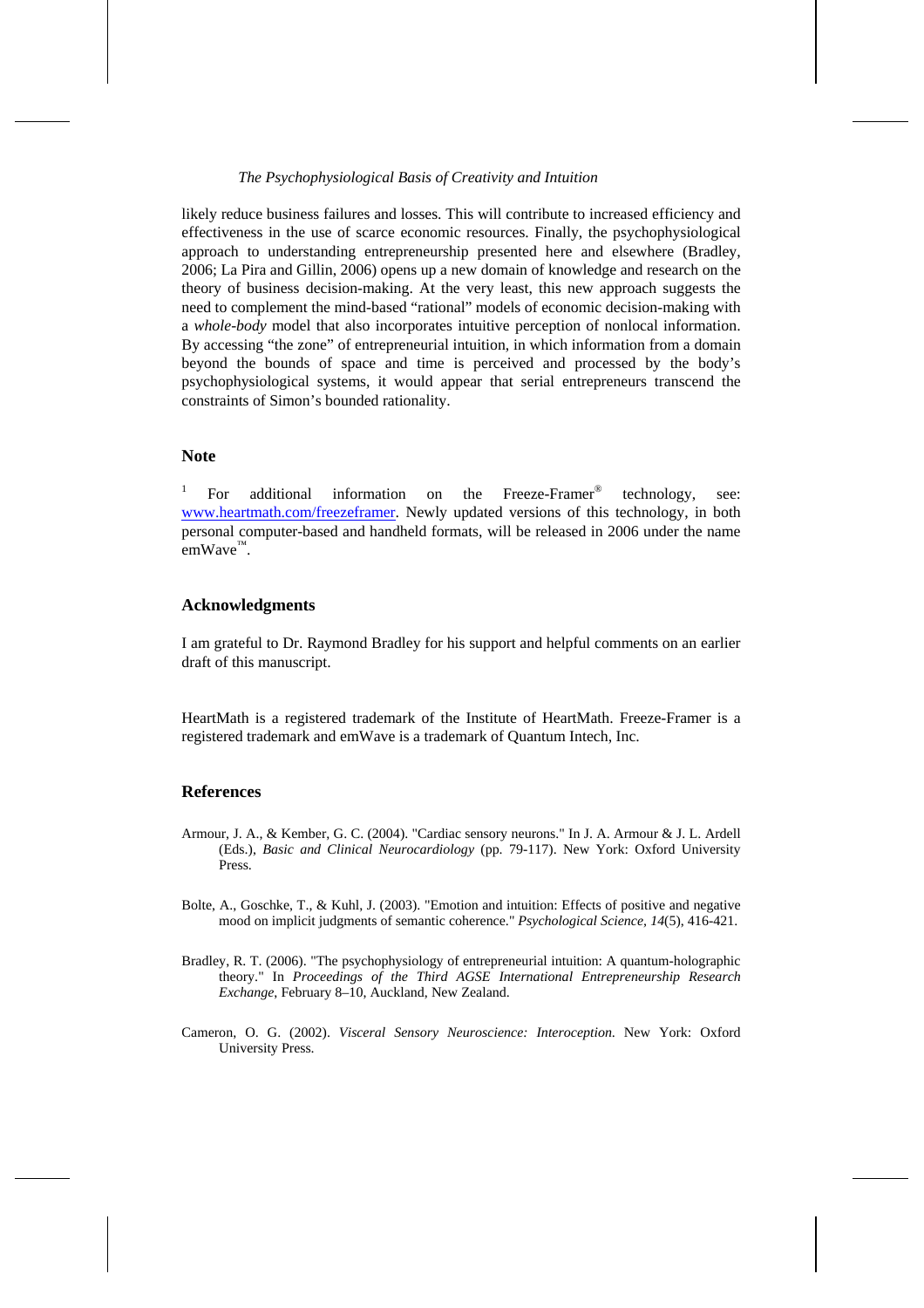- Childre, D., & Cryer, B. (2000). *From Chaos to Coherence: The Power to Change Performance*. Boulder Creek, CA: Planetary.
- Childre, D., & Martin, H. (1999). *The HeartMath Solution*. San Francisco: HarperSanFrancisco.
- Childre, D., & Rozman, D. (2005). *Transforming Stress: The HeartMath Solution to Relieving Worry, Fatigue, and Tension*. Oakland, CA: New Harbinger Publications.
- Csikszentmihalyi, M. (1990). *Flow: The Psychology of Optimal Experience*. New York: Harper & Row.
- Danner, D. D., Snowdon, D. A., & Friesen, W. V. (2001). "Positive emotions in early life and longevity: findings from the nun study." *Journal of Personality and Social Psychology, 80*(5), 804-813.
- Derryberry D., & Tucker, D. M. (1994). Motivating the focus of attention. In P. M. Niedenthal & S. Kitayama (Eds.) *The Heart's Eye: Emotional Influences in Perception and Attention* (pp. 167-196). San Diego: Academic Press.
- Fiedler, K. (1988). "Emotional mood, cognitive style, and behavior regulation." In K. Fiedler & J. P. Forgas (Eds.) *Affect, Cognition and Social Behavior* (pp. 100-119). Toronto: Hogrefe International.
- Fredrickson, B. L. (1998). "What good are positive emotions?" *Review of General Psychology, 2*(3), 300-319.
- Fredrickson, B. L., & Branigan, C. (2005). "Positive emotions broaden the scope of attention and thought-action repertoires." *Cognition and Emotion, 19*(3), 313-332.
- Isen, A. M. (1990). The influence of positive and negative affect on cognitive organization: Some implications for development. In N. L. Stein, B. Leventhal, & J. Trabasso (Eds.), *Psychological and Biological Approaches to Emotion* (pp. 75-94). Hillsdale, NJ: Lawrence Erlbaum Associates.
- Isen, A. M. (1998). "On the relationship between affect and creative problem solving." In S. W. Russ (Ed.), *Affect, Creative Experience, and Psychological Adjustment* (pp. 3-17). Philadelphia: Brunner/Mazel.
- Isen, A. M. (1999). "Positive affect." In T. Dalgleish & M. Power (Eds.), *Handbook of Cognition and Emotion* (pp. 522-539). New York: John Wiley & Sons.
- Lacey, B. C., & Lacey, J. I. (1974). "Studies of heart rate and other bodily processes in sensorimotor behavior." In P. A. Obrist, A. H. Black, J. Brener & L. V. DiCara (Eds.), *Cardiovascular Psychophysiology: Current Issues in Response Mechanisms, Biofeedback, and Methodology.* (pp. 538-564). Chicago: Aldine.
- La Pira, F., & Gillin, M. (2006). "Non-local intuition and the performance of serial entrepreneurs." *International Journal of Entrepreneurship and Small Business, 3*(1), 17-35.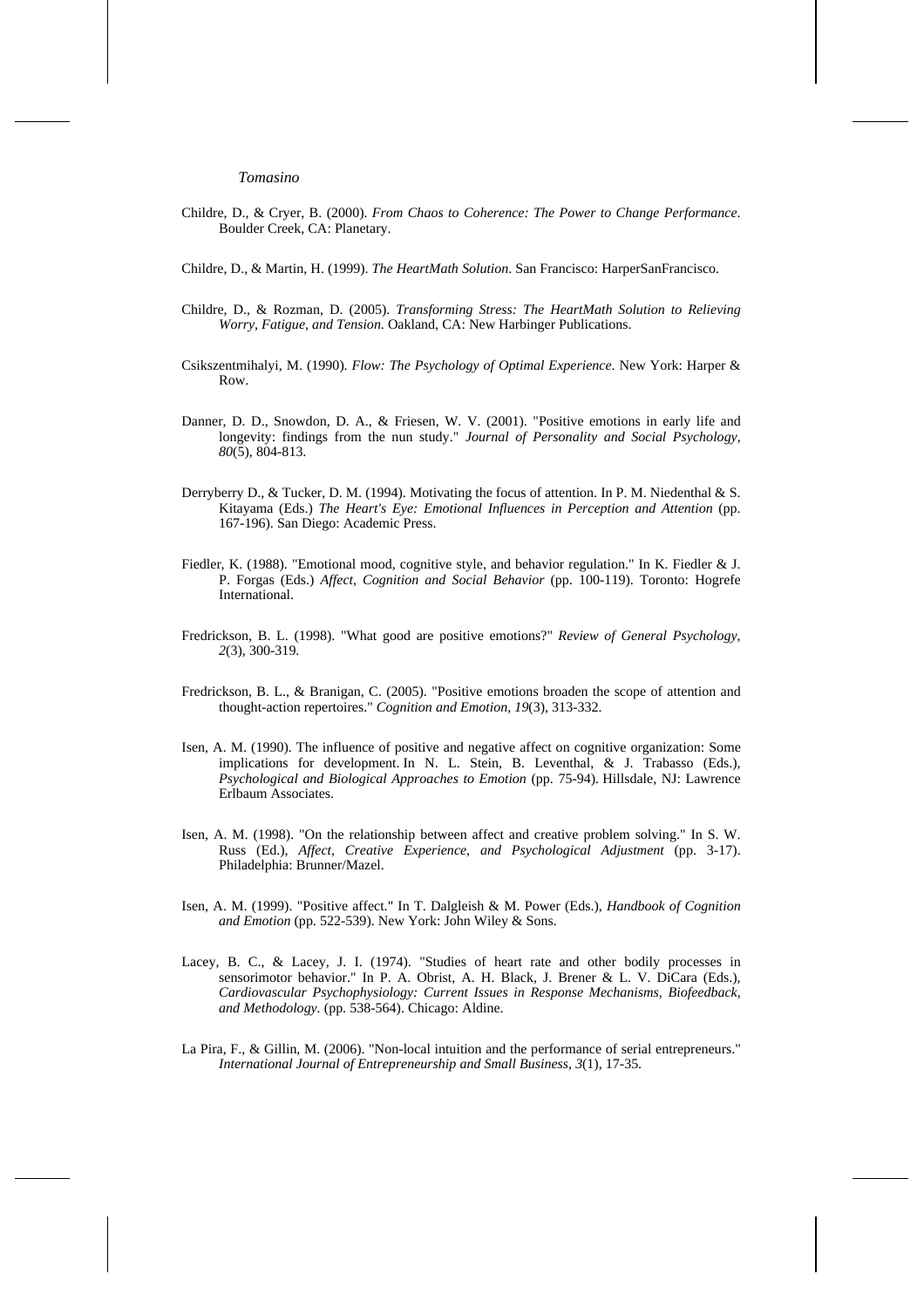- McCraty, R., Atkinson, M., & Bradley, R. T. (2004a). "Electrophysiological evidence of intuition: Part 1. The surprising role of the heart." *Journal of Alternative and Complementary Medicine, 10*(1), 133-143.
- McCraty, R., Atkinson, M., & Bradley, R. T. (2004b). "Electrophysiological evidence of intuition: Part 2. A system-wide process?" *Journal of Alternative and Complementary Medicine, 10*(2), 325-336.
- McCraty, R., Atkinson, M., Lipsenthal, L., & Arguelles, L. (2003). "Impact of the Power to Change Performance program on stress and health risks in correctional officers." Boulder Creek, CA: HeartMath Research Center, Institute of HeartMath, Report No. 03-014, November.
- McCraty, R., Atkinson, M., Rein, G., & Watkins, A. D. (1996). "Music enhances the effect of positive emotional states on salivary IgA." *Stress Medicine, 12*(3), 167-175.
- McCraty, R., Atkinson, M., Tiller, W. A., Rein, G., & Watkins, A. D. (1995). "The effects of emotions on short-term power spectrum analysis of heart rate variability." *American Journal of Cardiology, 76*(14), 1089-1093.
- McCraty, R., Atkinson, M., & Tomasino, D. (2001). *Science of the Heart: Exploring the Role of the Heart in Human Performance*. Boulder Creek, CA: HeartMath Research Center; Institute of HeartMath, Publication No. 01-001.
- McCraty, R., Atkinson, M., & Tomasino, D. (2003). "Impact of a workplace stress reduction program on blood pressure and emotional health in hypertensive employees." *Journal of Alternative and Complementary Medicine, 9*(3), 355-369.
- McCraty, R., Atkinson, M., Tomasino, D., & Bradley, R. T. (2006). *The Coherent Heart: Heart– Brain Interactions, Psychophysiological Coherence, and the Emergence of System-Wide Order*. Boulder Creek, CA: HeartMath Research Center, Institute of HeartMath.
- McCraty, R., Barrios-Choplin, B., Rozman, D., Atkinson, M., & Watkins, A. D. (1998). "The impact of a new emotional self-management program on stress, emotions, heart rate variability, DHEA and cortisol." *Integrative Physiological and Behavioral Science, 33*(2), 151-170.
- McCraty, R., & Childre, D. (2004). "The grateful heart: The psychophysiology of appreciation." In R. A. Emmons & M. E. McCullough (Eds.), *The Psychology of Gratitude* (pp. 230-255). New York: Oxford University Press.
- McCraty, R., & Tomasino, D. (2004). "Heart rhythm coherence feedback: A new tool for stress reduction, rehabilitation, and performance enhancement." In *Proceedings of the First Baltic Forum on Neuronal Regulation and Biofeedback*, November 2–4, Riga, Latvia. (Also available at [http://www.heartmath.org/research/research-papers/HRV\\_Biofeedback2.pdf\).](http://www.heartmath.org/research/research-papers/HRV_Biofeedback2.pdf))
- McCraty, R., & Tomasino, D. (2006). "Emotional stress, positive emotions, and psychophysiological coherence." In B. B. Arnetz & R. Ekman (Eds.), *Stress in Health and Disease* (pp. 360-383). Weinheim, Germany: Wiley-VCH.